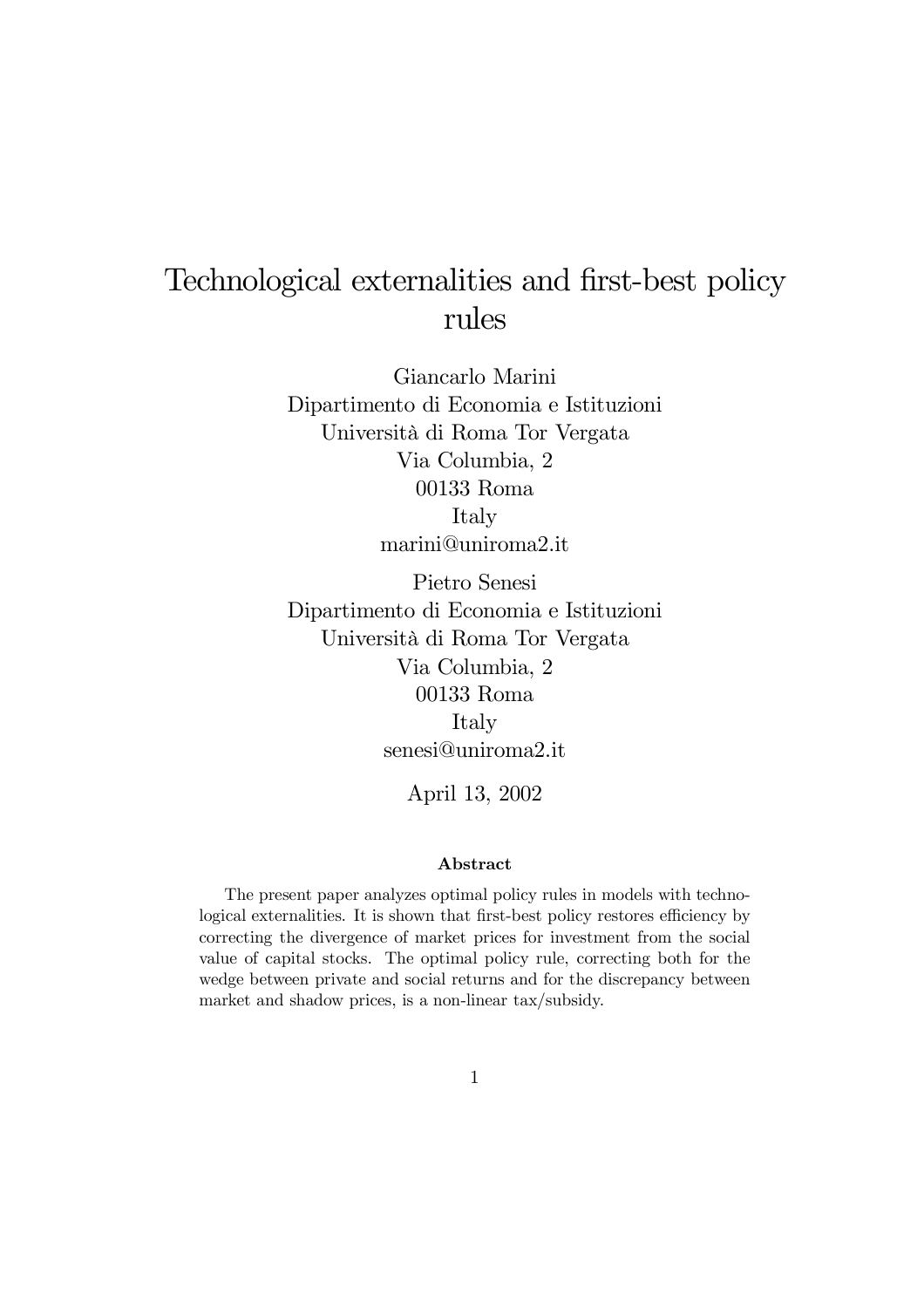#### 1. Introduction

Market forces do not always ensure the maximization of social welfare in the longrun. Typical causes for this kind of global inefficiency are coordination failures, expectational errors and the presence of technological externalities. Underdevelopment traps may arise from the impossibility of coordinated investment behavior on the part of private agents in a free market regime. In these cases, a benevolent planner is required to overcome inefficiency. When technological externalities are at work, the global efficient path may be selected either by the intervention of a planner endowed with perfect foresight or by the adoption of Pigouvian tax/subsidies correcting for the wedge between private and social returns. This latter kind of policy is analyzed in Romer (1986). The desirability of Pigouvian measures has, however, been questioned by Ciccone and Matsuyama (1999) and Judd (1999). In fact, the Pigouvian policies cannot ensure the selection of the first-best solution, when multiple paths satisfy the first-order conditions for dynamic maximization of social welfare.

The study of sub-optimal accumulation paths arising from technological externalities has mainly focused on local stability issues. This was initiated by Boldrin and Rustichini (1994) and Benhabib and Rustichini (1994). The main result is that the saddle-path is not a general dynamic property of inefficient paths. This result holds even when mild externalities are at work, independently of the existence of increasing returns (Benhabib and Farmer, 1996, Benhabib and Nishimura, 1998, Nishimura and Venditti, 1999). Comparatively little work, with notable exceptions such as Ciccone and Matsuyama (1999), has been carried out to analyze efficiency of models with externalities.

The present paper studies corrective policies that ensure the selection of the globally efficient path when the market solution is not the first-best because of the presence of technological externalities. When multiple paths satisfy the first-order optimality conditions, first-best policy ensures efficiency by taking account of the divergence of market prices for investment from the social value of capital stocks. This policy is characterized by a non-linear tax/subsidy that selects the unique globally efficient path.

The scheme of the paper is as follows : section 2 sets forth the assumptions of the model. Section 3 reviews the properties of inefficient laissez-faire dynamic equilibria in the presence of technological externalities. Two examples are presented to illustrate the results. Section 4 analyzes the case where demand complementarities cause global inefficiencies. Section 5 concludes with a brief summary.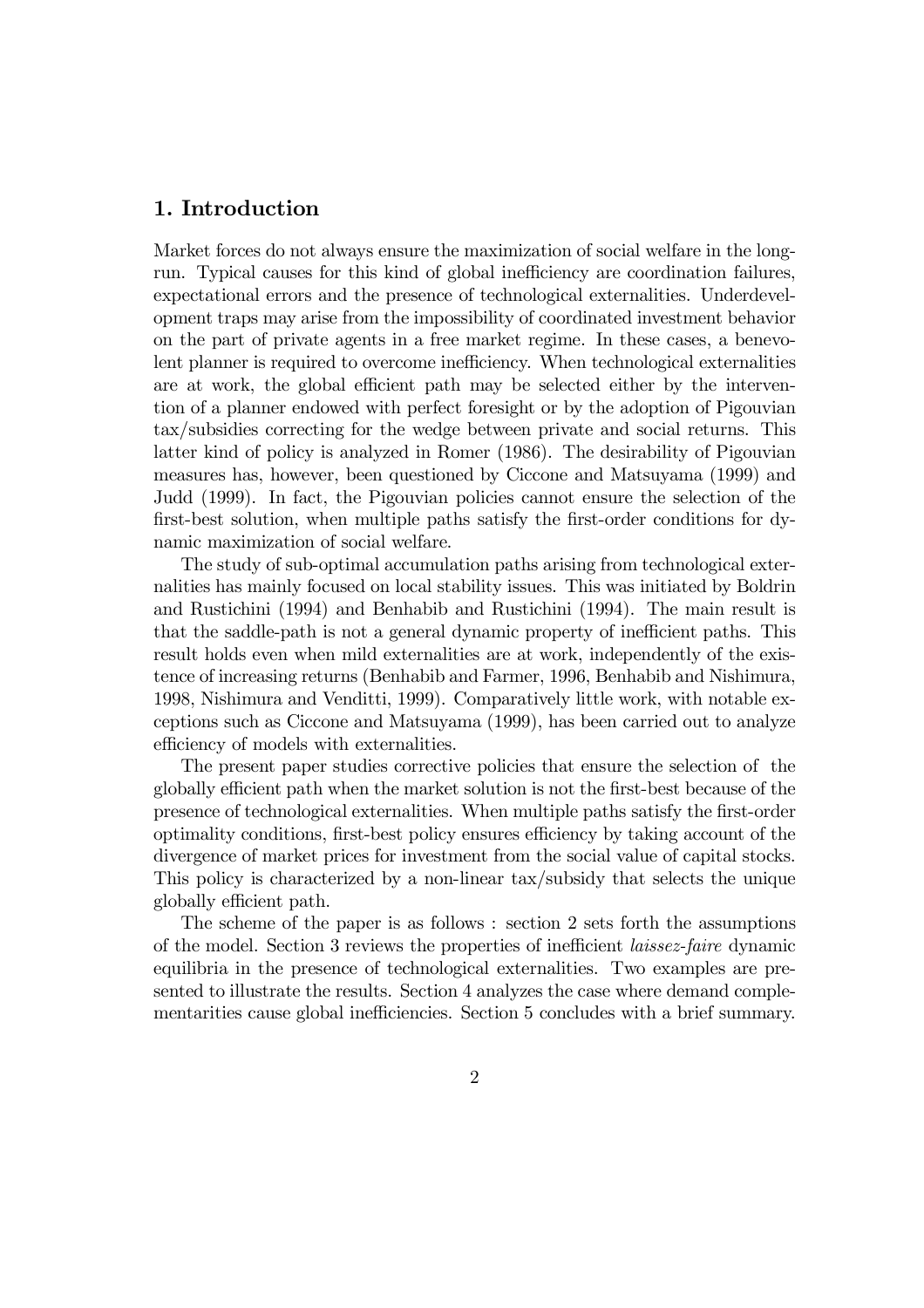#### 2. Assumptions

Let  $n \in N$  be the number of different capital goods in the economy. The vector of private levels of capital at time  $t \in [0,\infty)$  is denoted by  $k(t)$ , while the vector K (t) gives the levels of aggregate or social capital levels.  $\hat{p}_i \in \hat{P} \subset R^n$  and  $\tilde{p}_i \in \tilde{P} \subset R^n$  are the social and private utility prices of capital good i, while  $\tilde{P}$ and  $\tilde{P}$  are the sets of social and private utility prices, respectively. Technology and utility are assumed to be stationary and to satisfy the standard assumptions :

(A.1) Both the set of feasible private capital stocks  $k \subset R^n_+$  and the set of feasible aggregate capital stocks  $K \subset R^n_+$  are convex.

 $(A.2)$   $f: R_{+}^{n} \times R_{+}^{n} \longrightarrow R_{+}^{n}$  is of class  $C_{-}^{2}$  and defines the technological constraints faced by private agents. The vector of private marginal products of capital is  $f_k$ .

(A.3)  $F: R^n_+ \times R^n_+ \longrightarrow R^n_+$  is of class  $C^2$  and defines the social production function. The vector of social marginal products of capital is  $F_k + F_K$ , where  $F_k = f_k.$ 

(A.4) The time preference rate  $\delta$  is positive.

(A.5) The indirect utility function  $u : D \subset \mathbb{R}^n_+ \times \mathbb{R}^n_+ \to R$  is  $C^2$  and concave;  $D$  is convex and has nonempty interior.<sup>1</sup>

Assumption (A.1) ensures boundedness of optimal trajectories. Assumptions (A.2) and (A.3) imply that a technological externality creates a difference between private and social productivities.

#### 3. Inefficient dynamic equilibria and policy

Decentralized equilibria can be described by the path  $(\tilde{p}, k)$  which is the optimal solution to the pseudo-planner's problem (see Becker, 1985)

$$
\max \int_{0}^{\infty} u\left(k\left(t\right), \dot{k}\left(t\right)\right) e^{-\delta t} dt \tag{1}
$$

subject to

$$
k(0) = k_0,\tag{2}
$$

<sup>&</sup>lt;sup>1</sup>For a characterization of the class of preferences and technologies underlying the concavity properties of indirect utility functions, see Venditti (1997).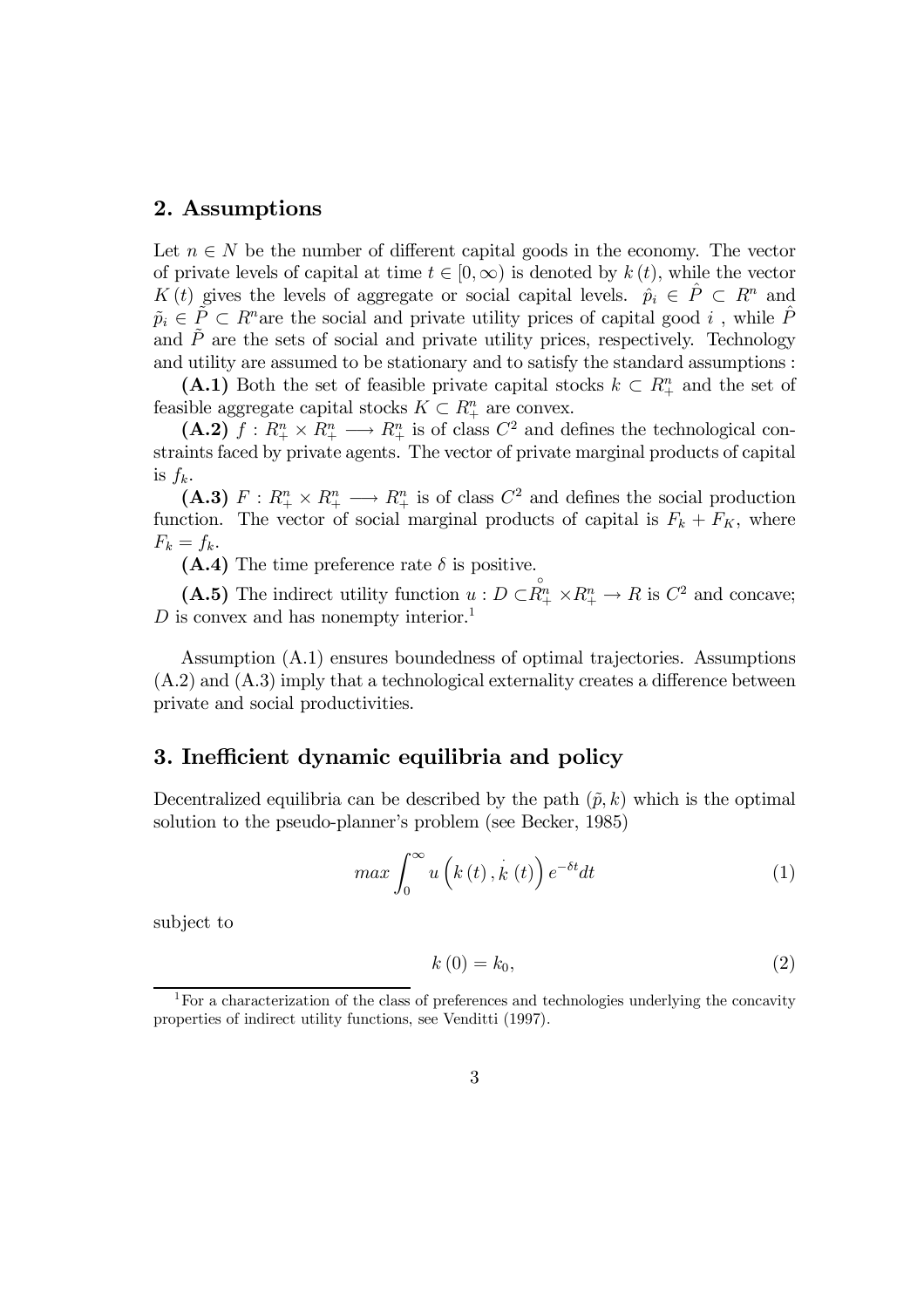$$
\lim_{t \to \infty} e^{-\delta t} \tilde{p}(t) k(t) = 0 \tag{3}
$$

The solution to the competitive optimal control problem is given by the following Hamiltonian dynamical system (see Cass and Shell, 1976):

$$
\dot{k}_i = H_{\tilde{p}_i}
$$
\n
$$
\dot{\tilde{p}}_i = \delta \tilde{p}_i - H_{k_i}, \quad i = 1, \dots, n
$$
\n(4)

Private agents take the path of social capital stocks as fixed parameters entering the private investment equation

$$
\dot{k}(t) = g(k, K, \tilde{p}) \triangleq f(k, K) - c(\tilde{p})
$$

and denoted by K, while  $c(\tilde{p})$  is consumption.

The standard policy prescription in the presence of externalities is to compensate for the productivity difference according to the principles of Pigouvian taxation. However, as Judd (1999) points out, this approach to optimal policy has no dynamic flavor. A similar argument is presented in Ciccone and Matsuyama (1999) who show that conventional linear taxes are ineffective in selecting the globally efficient development path, when there are divergences between social and private returns.

#### 4. Optimal policy

The optimal dynamic taxation aimed at correcting technological externalities can be characterized under the simplifying assumption that the policymaker can use lump sum taxes to subsidize the accumulation of capital goods.

The efficient policy must ensure that the path  $(\tilde{p}, k)$  is Pareto-optimal. The intervention rule can be implemented through a perturbation  $S$  (as described below) to the private investment equation ensuring the rental rate for capital paid by private firms equals the social rental rate. Policy intervention can thus be formulated as a modification to the investment equation of private agents. In particular, the Hamiltonian function associated with the solution to the private agents problem in the presence of corrective policy can be written as

$$
H(\tilde{p},k) \triangleq u(k,\dot{k}) + \tilde{p}(g(k,K,\tilde{p}) + S - \tau)
$$

where  $\tau$  is a lump-sum tax financing S.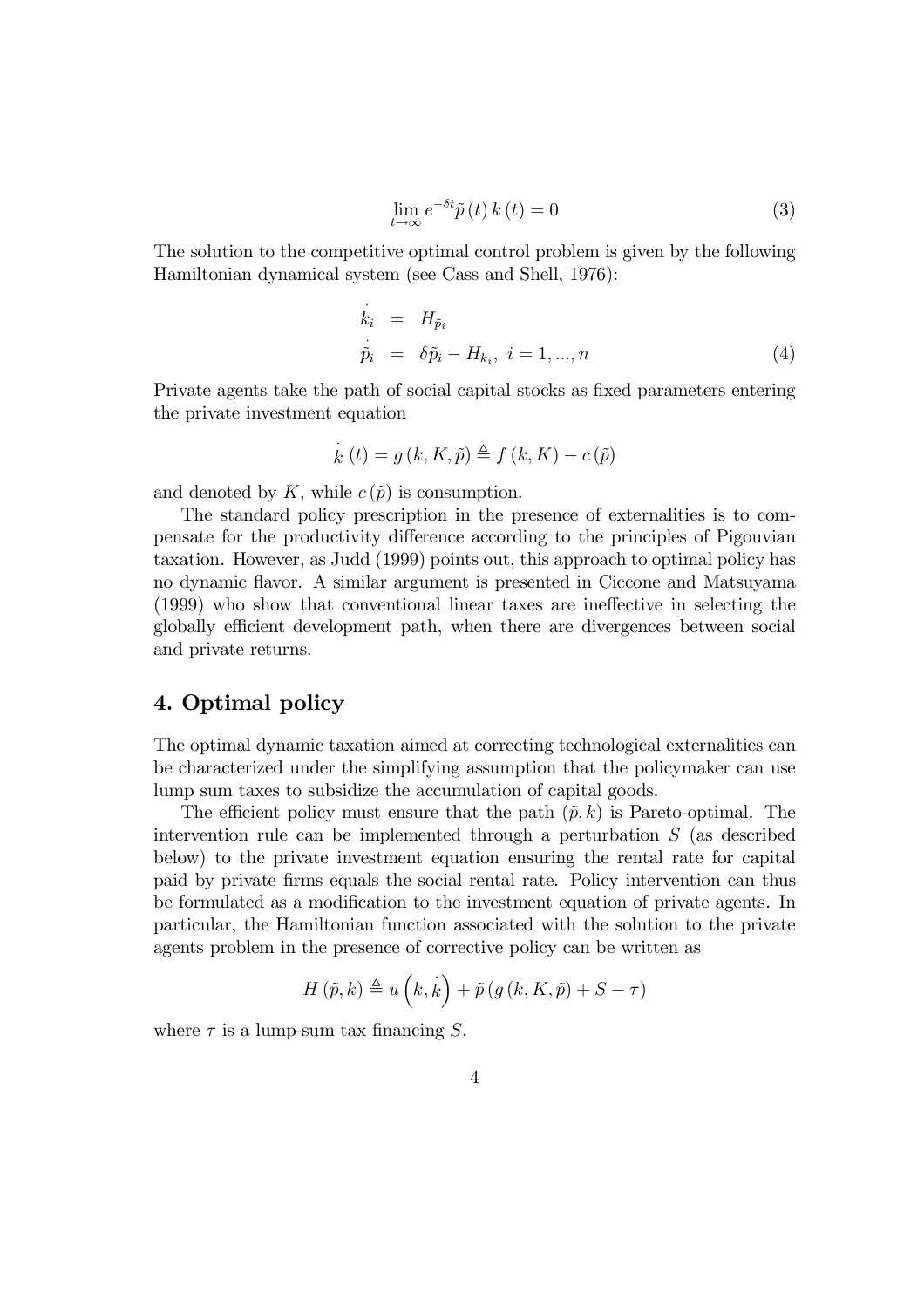**Theorem 1.** The optimal vector of subsidies is

$$
\sigma \triangleq \frac{\hat{p}}{\tilde{p}}(f_k + f_K) - f_k
$$

**Proof:** see Appendix. П

The optimal subsidy rule can be interpreted as follows. The value of the social marginal productivity of capital good i deflated by the private utility price  $\tilde{p}_i$  is measured by the expression

$$
\frac{\hat{p}_i}{\tilde{p}_i}\left(f_{k_i} + F_{K_i}\right)
$$

Private firms in sector i only obtain  $f_{k_i}$ . Hence, the optimal subsidy is

$$
\sigma_i \triangleq \frac{\hat{p}_i}{\tilde{p}_i} \left( f_{k_i} + F_{K_i} \right) - f_{k_i} \quad i = 1, ..., n \tag{5}
$$

and the market values of the subsidies are

$$
\tilde{p}_i \sigma_i \triangleq \hat{p}_i \left( f_{k_i} + F_{K_i} \right) - \tilde{p}_i f_{k_i} \quad i = 1, ..., n \tag{6}
$$

The competitive dynamic equilibrium is supported by utility prices for investment  $\tilde{p}$  that differ from social prices  $\hat{p}$ . The policymaker must take this difference into account to select a globally efficient path. It then follows that the adoption of a Pigouvian subsidy compensating for the productivity difference is not sufficient to obtain efficiency unless  $\tilde{p}_i = \hat{p}_i$ .

From optimal control theory, candidate efficient paths must satisfy the necessary condition for optimality  $\hat{H}_k = \delta \hat{p} - \hat{p}$ .

When  $n = 1$ , we can state

Theorem 2. The optimal policy brings about a higher intertemporal welfare than the planned solution, when utility is strictly concave and the initial market price for investment is higher than the initial shadow price a planning board (see Cass, 1966) would impose.

#### **Proof:** see Appendix.  $\blacksquare$

Two examples are presented below.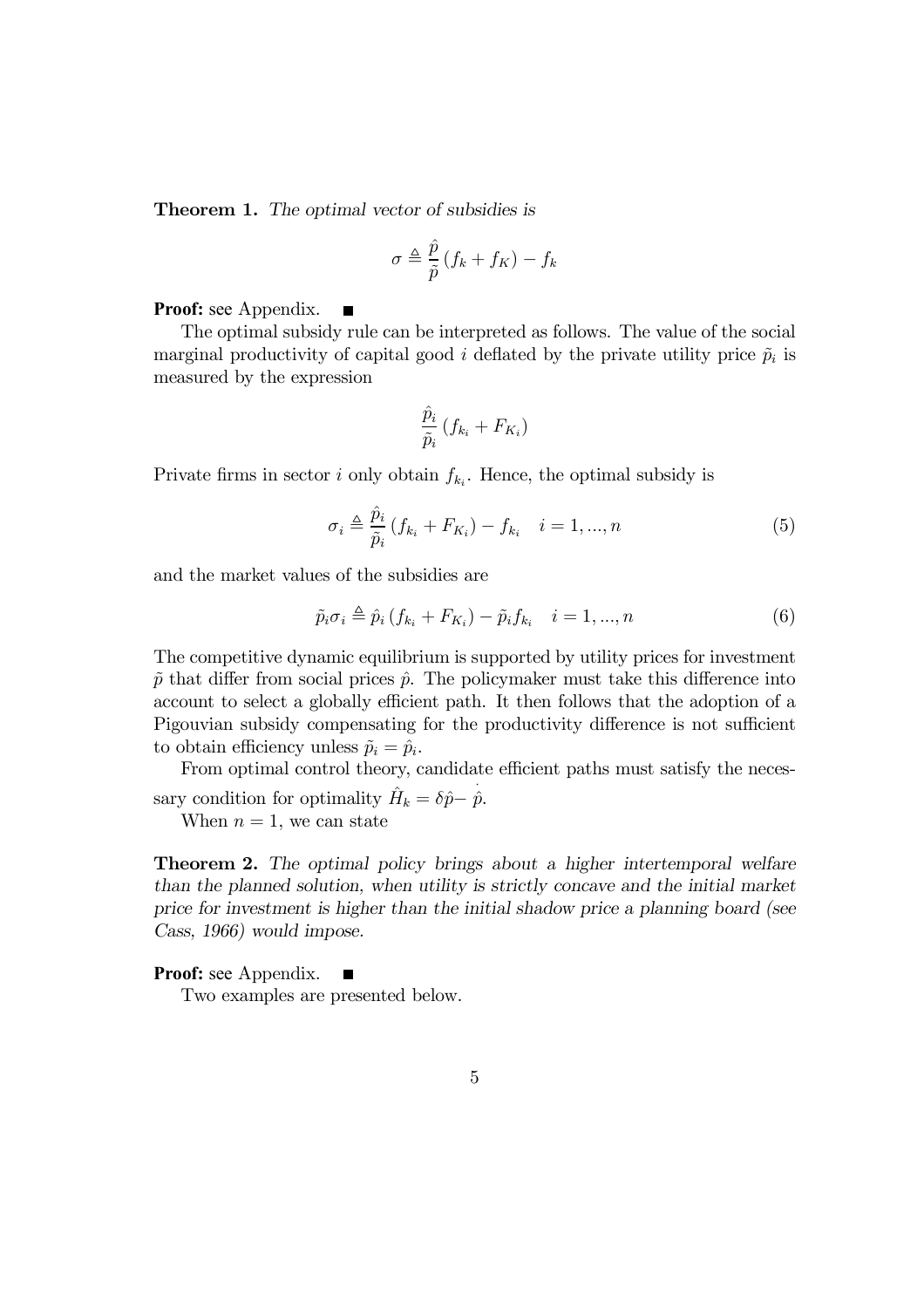#### 5. Example 1: global external effects

When external effects are as in Romer (1986), Pigouvian intervention eliminates the wedge between private and social productivities. Let the private marginal product of capital be

$$
f_k = \alpha k^{\alpha - 1} K^{\beta}
$$

where  $\alpha$  and  $\beta$  are the elasticities of output w.r.t. private and social capital.

The social marginal product equals

$$
f_k + F_K = (\alpha + \beta) k^{\alpha + \beta - 1}
$$

Equality of private and social marginal product requires a policy instrument  $\phi$  to be set such that

$$
\phi + \alpha k^{\alpha - 1} K^{\beta} = (\alpha + \beta) k^{\alpha + \beta - 1}
$$

or, in symmetrical equilibrium

$$
\phi + \alpha k^{\alpha - 1} k^{\beta} = (\alpha + \beta) k^{\alpha + \beta - 1}
$$

The Pigouvian subsidy must be equal to

$$
\phi=\beta k^{\alpha+\beta-1}
$$

This is equivalent to a marginal subsidy  $\phi'$  to the private productivity of capital

$$
(1+\phi') \alpha k^{\alpha-1} k^{\beta} = (\alpha+\beta) k^{\alpha+\beta-1}
$$

i.e.

$$
\phi'=\frac{\beta}{\alpha}
$$

Equality between the social and the market rental rates for capital implies

$$
u_k + \hat{p}f_k + \hat{p}F_K = u_k + \tilde{p}f_k + \tilde{p}\sigma
$$

or

$$
u_k + \hat{p}\left(\left(\alpha + \beta\right)k^{\alpha + \beta - 1}\right) = u_k + \tilde{p}\left(\alpha k^{\alpha - 1}k^{\beta}\right) + \tilde{p}\sigma
$$

The efficient subsidy on capital in place is

$$
\sigma = \frac{\hat{p}}{\tilde{p}} \left( (\alpha + \beta) \, k^{\alpha + \beta - 1} \right) - \alpha k^{\alpha - 1} k^{\beta}
$$

which cannot be equal to  $\phi$  unless the market price for investment coincides with its shadow price. Pigouvian taxation thus can only be effective when market and shadow prices are identical.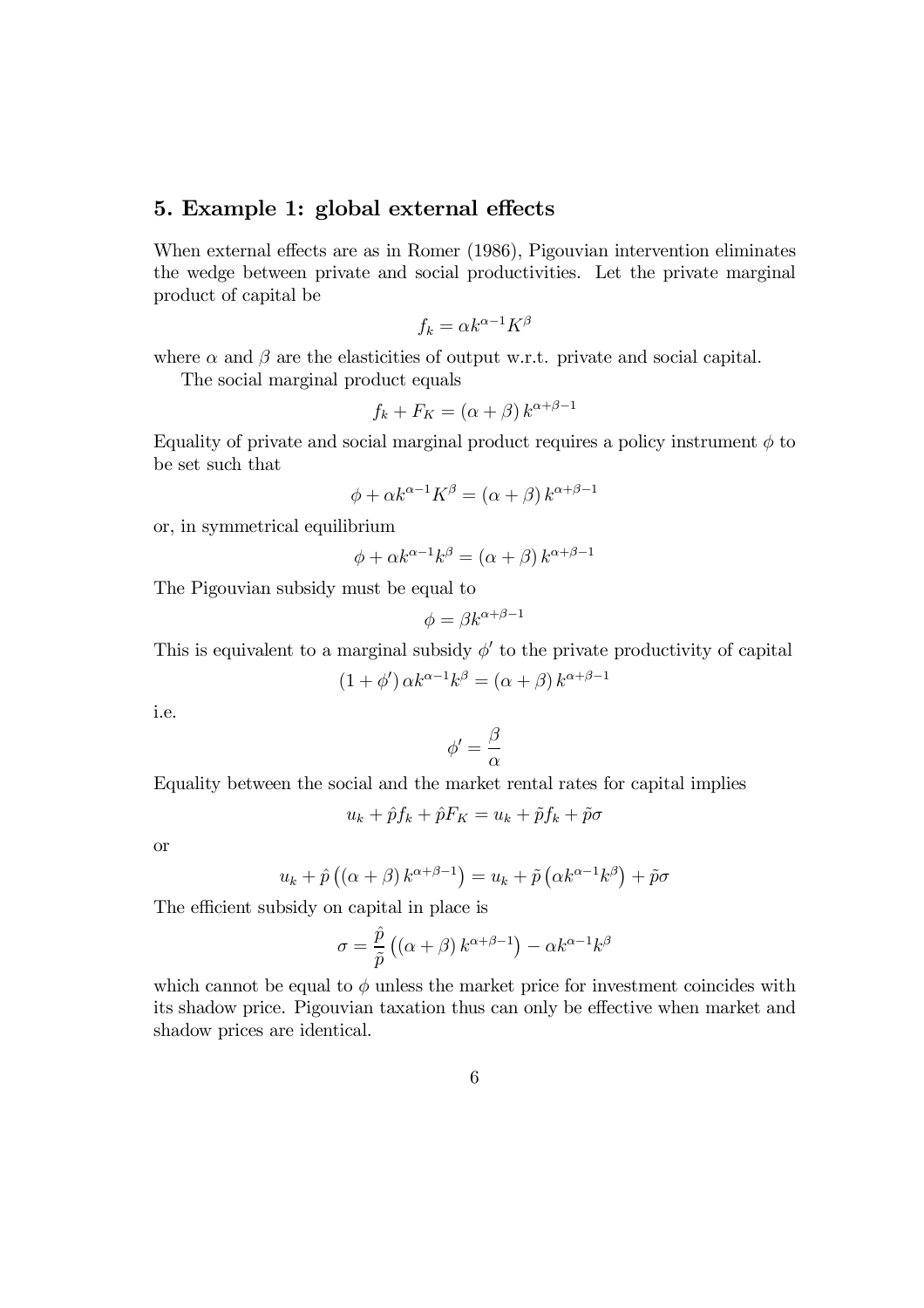### 6. Example 2: congestion effects

Judd (1999) assumed negative external effect in the form of highway congestion reducing private marginal productivities. In particular, let the aggregate production function be

$$
y = F(k, l, k, l, g)
$$
  
=  $f(k, l, g) = k^{\alpha}l^{1-\alpha}k^{-\beta}l^{-\gamma}g^{\beta+\gamma}$ 

where  $l$  and  $h$  denote population and public expenditure in highways, respectively. The firm level production function is

$$
Y = F(K, l, k, l, h)
$$
  
=  $k^{\alpha}l^{1-\alpha}K^{-\beta}L^{-\gamma}h^{\beta+\gamma}$ 

A marginal Pigouvian instrument affecting the competitive equilibrium is a tax on private marginal productivity  $\xi$  such that

$$
(1 - \xi) F_k (K, L, k, l, h) = f_k (k, l, h)
$$

i.e.

$$
\xi = \frac{\beta}{\alpha}
$$

On the other hand, the selection of the globally efficient path requires

$$
\sigma = \frac{\hat{p}}{\tilde{p}} f_k(k, l, h) - F_k(K, L, k, l, h)
$$

which, in turn, implies a subsidy to capital in place with market value equal to

$$
\tilde{p}\sigma = \hat{p}f_k(k,l,h) - \tilde{p}F_k(K,L,k,l,h)
$$

The equivalent marginal tax on private productivity is  $\nu$  such that

$$
(1 - \nu) F_k(K, L, k, l, h) = f_k(k, l, h)
$$

$$
(1 - \nu) F_k(K, L, k, l, h) = \frac{\hat{p}}{\tilde{p}} (\sigma + F_k(K, L, k, l, h))
$$

which can be expressed as

$$
v = 1 - \frac{\hat{p}}{\tilde{p}} \left( 1 + \frac{\sigma}{F_K(K, L, k, l, h)} \right)
$$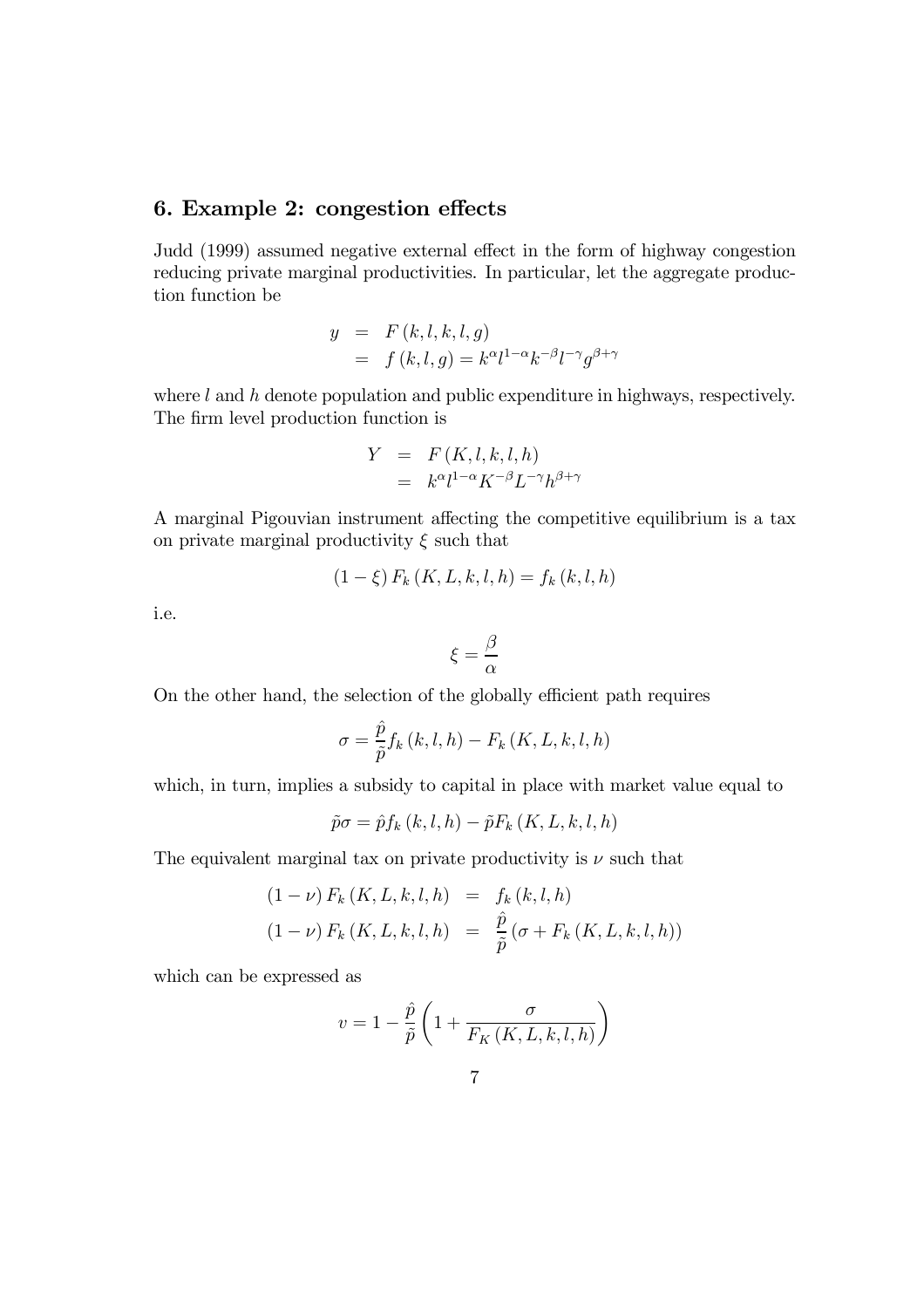The marginal policy instrument v is the Pigouvian tax  $\xi$  only if market and shadow prices coincide.

The two examples illustrate the inadequacy of marginal Pigouvian instruments to select globally efficient paths, as conjectured in Ciccone and Matsuyama (1999) and Judd (1999).

#### 7. Demand complementarities and inefficiencies

The above analysis can be extended to the important case of demand complementarities analyzed by Ciccone and Matsuyama (1999), who show that dynamic equilibria can be affected by inefficiencies which cannot be eliminated by Pigouvian taxation.

In particular, they compare the optimal allocation

$$
\frac{\dot{c}}{c} = \gamma(c) \left( \hat{F}'(m) - \delta \right)
$$
\n
$$
\dot{m} = \hat{F}(m) - c \tag{7}
$$

with the dynamic equilibrium system

$$
\frac{\dot{c}}{c} = \gamma(c) (F'(m) - \delta)
$$
\n
$$
\dot{m} = F(m) - c
$$
\n(8)

where  $m$  is the composite stock of a variety of differentiated intermediate inputs,  $\bar{F}(m)$  is the aggregate social production function,  $F(m)$  is the aggregate private production function,  $\gamma(c)$  is the intertemporal elasticity of substitution in consumption. The assumption is that global inefficiencies arise when Hicks-Allen complementarity between differentiated inputs implies that the rate of return to investment in new differentiated inputs increases with aggregate investment. Since each private firm only has a negligible effect on aggregate investment, a convenient way to introduce this hypothesis in our framework is to assume  $\hat{F}'(m) = F'(m) + f_m$  where  $f_m$  is the effect of aggregate investment on the rate of return  $\hat{F}'(m)$ .

Dynamic aggregate increasing returns are associated with a multiplicity of feasible paths satisfying the necessary conditions for optimality. Hence, when the initial market price for investment is higher than the social price, the non-linear optimal policy is sufficient to select the globally efficient path.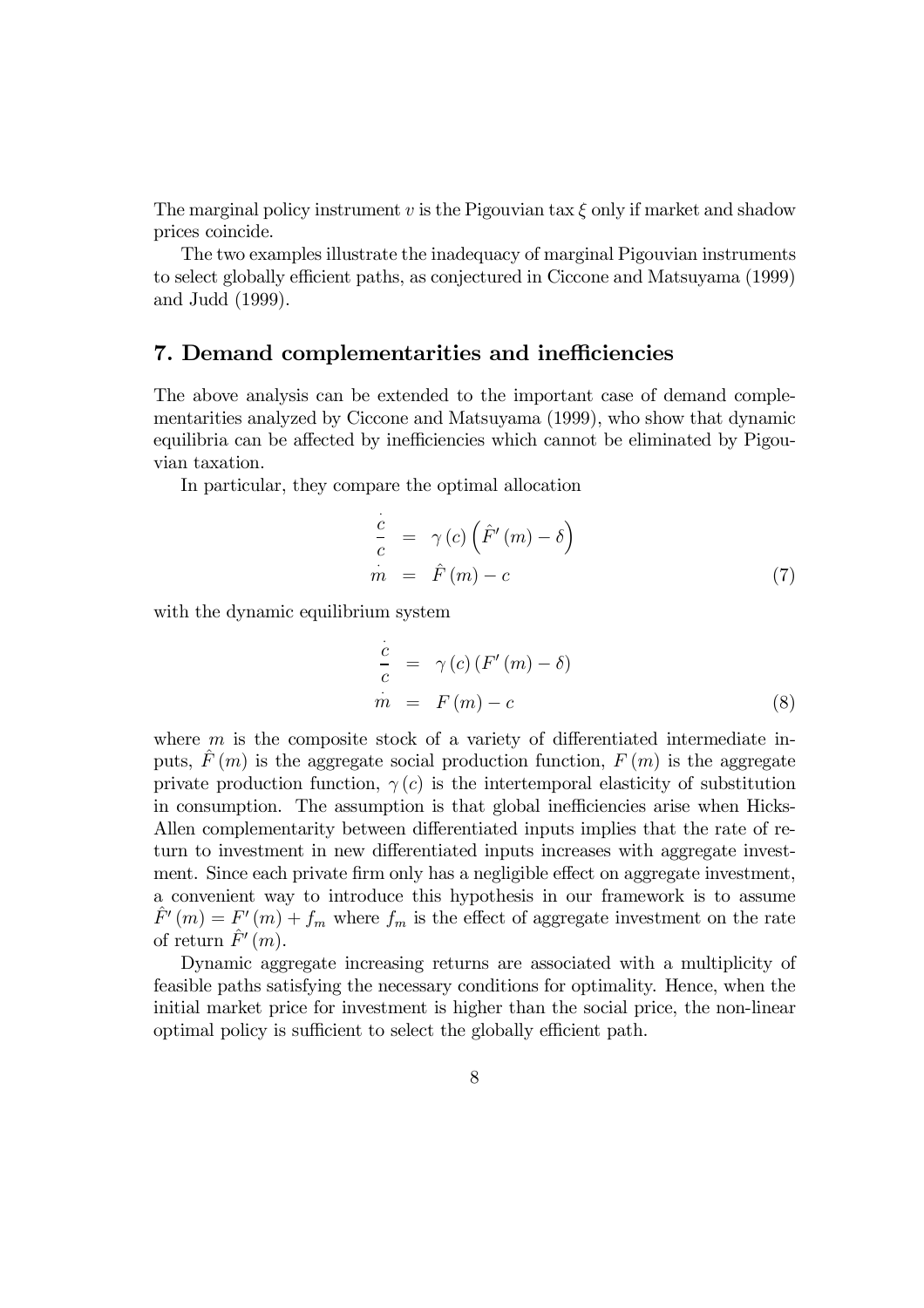#### 8. Conclusions

This paper analyzed the problem of efficient policy in the presence of technological externalities. It was shown that the standard Pigouvian approach is ineffective in restoring efficiency when market prices differ from shadow prices and multiple paths satisfy the first-order conditions for optimality. Rather, the policymaker should adopt optimal non-linear policy instruments correcting both for the wedge between private and social returns and for the discrepancy between market and shadow prices. Such tax/subsidies are sufficient to select the globally efficient path.

#### References

- [1] Becker R.A.  $(1985)$ : "Capital Income Taxation and Perfect Foresight", Journal of Public Economics, 26, 147-167
- [2] Benhabib, J. and R. Farmer (1996): "Indeterminacy and Sector Specific Externalities", Journal of Monetary Economics, 37, 397-419
- [3] Benhabib, J. and K. Nishimura (1998): "Indeterminacy and Sunspots with Constant Returns", *Journal of Economic Theory*, 81, 58-96
- [4] Benhabib, J. and A. Rustichini (1994): "Introduction to the Symposium on Growth, Fluctuations, and Sunspots: Confronting the Data", Journal of Economic Theory, 63, 1-18
- [5] Boldrin, M. and A. Rustichini (1994): "Indeterminacy of Equilibria in Models with Infinitely-Lived Agents and External Effects", Econometrica, 62, 323-342
- [6] Cass, D. (1966): "Optimum Growth in an Aggregative Model of Capital Accumulation: a Turnpike Theorem", Econometrica, 34, 833-850
- [7] Cass, D. and K. Shell (1976): "The Structure and Stability of Competitive Dynamical Systems", Journal of Economic Theory, 12, 31-70
- [8] Ciccone, A. and K. Matsuyama (1999): "Efficiency and Equilibrium with Dynamic Increasing Aggregate Returns Due to Demand Complementaritiesî, Econometrica, 67 , 499-525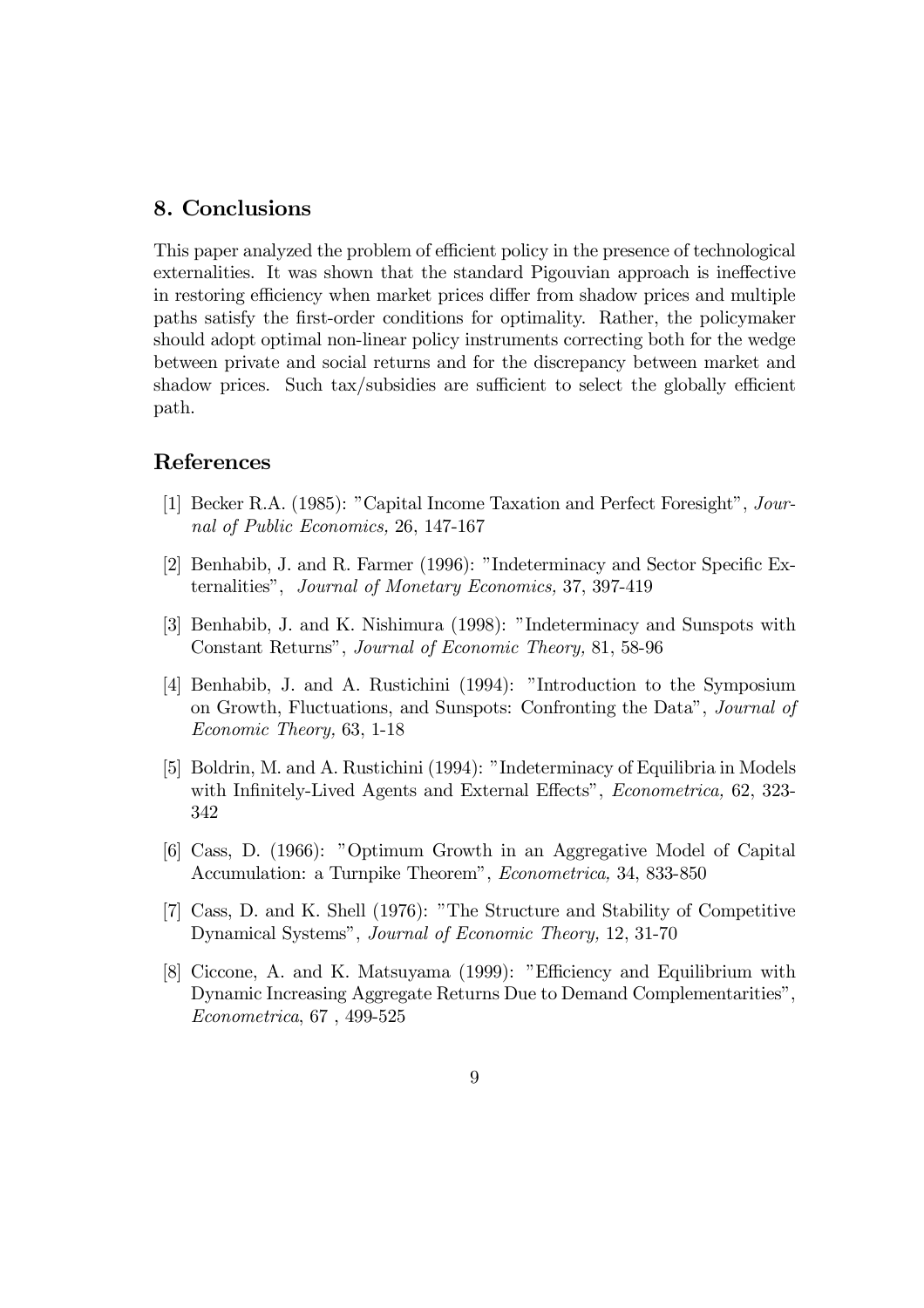- [9] Judd, K. (1999): "Optimal Taxation and Spending in General Competitive Growth Modelsî , Journal of Public Economics, 71, 1-26
- [10] Nishimura, K. and A. Venditti (1999): "Intersectoral Externalities and Indeterminacy", GREQAM Working Paper 00A37
- [11] Romer P. (1986): "Increasing Returns and Long-Run Growth", Journal of Political Economy, 90, 1002-1037
- [12] Skiba, A. K. (1978): "Optimal Growth with a Convex-Concave Production Functionî, Econometrica, 46, 527-539
- [13] Venditti, A. (1997): "Strong Concavity Properties of Indirect Utility Functions in Multisector Optimal Growth Models", Journal of Economic Theory 74, 349-367

#### A. Appendix

Proof of Theorem 1: The Hamiltonian associated to the social planning-command optimum problem, assuming symmetric equilibrium,  $K = k$ , is

$$
\hat{H}(\hat{p},k) \triangleq u(k,\dot{k}) + \hat{p}g(k,k,\hat{p})
$$

The first order condition

$$
\hat{H}_k = \delta \hat{p} - \dot{\hat{p}} \tag{9}
$$

implies

$$
u_k + \hat{p}g_k = u_k + \hat{p}\left(f_k + F_K\right) \tag{10}
$$

The condition for optimal policy

$$
H_k = \hat{H}_k \tag{11}
$$

or, equivalently,

$$
\stackrel{\cdot}{\tilde{p}}-\delta\tilde{p}=\stackrel{\cdot}{\hat{p}}-\delta\hat{p}
$$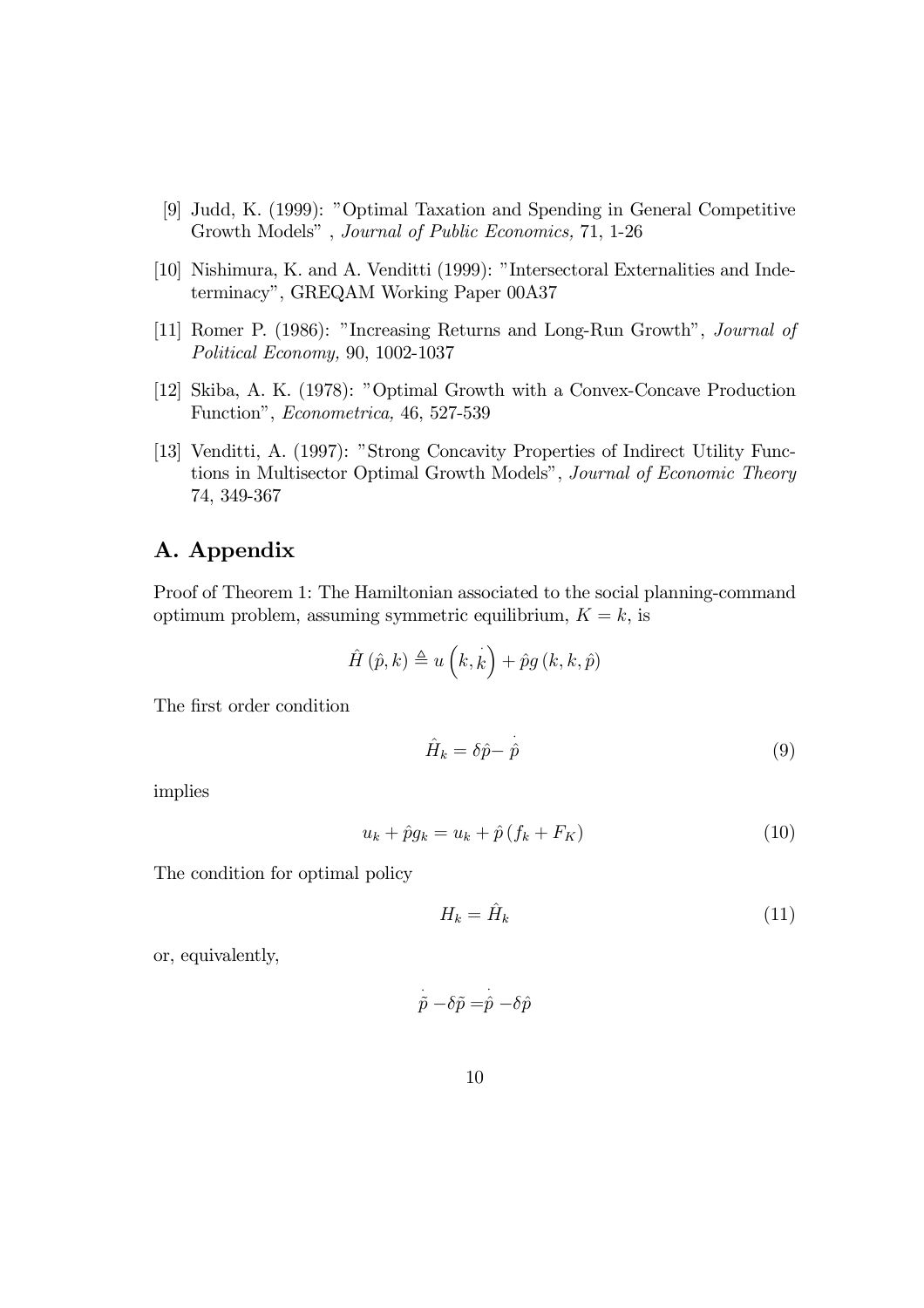gives

$$
u_k + \hat{p}f_k + \hat{p}F_K = u_k + \tilde{p}f_k + \tilde{p}\sigma \tag{12}
$$

Hence, the optimal subsidy can be expressed as

$$
\sigma \triangleq \frac{\hat{p}}{\tilde{p}} \left( f_k + F_K \right) - f_k \tag{13}
$$

Q.E.D.

Proof of Theorem 2: In the one sector model, the initial price for investment equals marginal utility from initial consumption

$$
\widetilde{p}_0=u^{'}\left(\widetilde{c}_0\right),\,\,\widehat{p}_0=u^{'}\left(\widehat{c}_0\right)
$$

Both the non-linearly subsidized and the planned economy satisfy the first-order conditions from optimal control. The intertemporal welfare along the subsidized path equals, from Skiba (1978),

$$
\tilde{W} \triangleq \delta \int u \left(\tilde{c}_t\right) e^{-\delta t} dt = u \left(\tilde{c}_0\right) + \tilde{p}_0 \left(g \left(k_0, K_0, \tilde{p}_0\right) + S_0 - \tau_0\right) \tag{14}
$$

while under central planning we would have

$$
\hat{W} \triangleq \delta \int u(\hat{c}_t) e^{-\delta t} dt = u(\hat{c}_0) + \hat{p}_0 \left( f(k_0, k_0) - c(\hat{p}) \right)
$$

In symmetric equilibrium, i.e.  $k = K$ , and under balanced budget, i.e.  $S = \tau$ , eq. (14) can be rewritten as

$$
\tilde{W} = \delta \int u(\tilde{c}_t) e^{-\delta t} dt = u(\tilde{c}_0) + \tilde{p}_0 \left( f(k_0, k_0) - c(\tilde{p}) \right)
$$

>From Ciccone and Matsuyama (1999), we know that

$$
\tilde{W} - \hat{W} > \left(u'(\tilde{c}_0) - u'(\hat{c}_0)\right) \left(f(k_0, k_0) - c(\hat{p})\right)
$$

or, equivalently

$$
\tilde{W} - \hat{W} > (\tilde{p}_0 - \hat{p}_0) (f (k_0, k_0) - c (\hat{p}))
$$

But

$$
(\tilde{p}_0 - \hat{p}_0) (f (k_0, k_0) - c (\hat{p})) > 0 \Longleftrightarrow \tilde{p}_0 > \hat{p}_0
$$

Q.E.D.